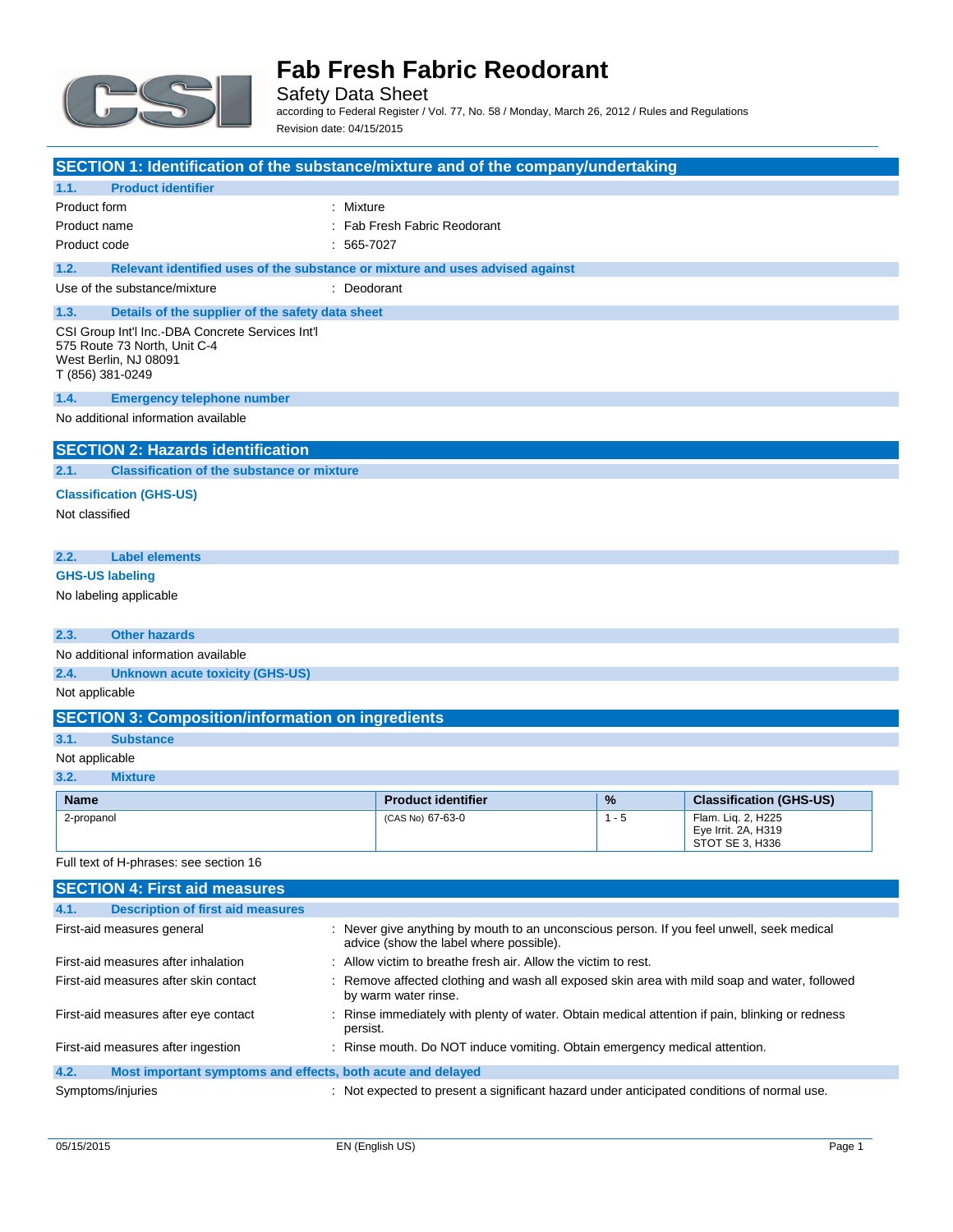Safety Data Sheet

according to Federal Register / Vol. 77, No. 58 / Monday, March 26, 2012 / Rules and Regulations

| 4.3.<br>Indication of any immediate medical attention and special treatment needed<br>No additional information available |                                                                                                         |                                                                                                                                                                                                      |  |
|---------------------------------------------------------------------------------------------------------------------------|---------------------------------------------------------------------------------------------------------|------------------------------------------------------------------------------------------------------------------------------------------------------------------------------------------------------|--|
| <b>SECTION 5: Firefighting measures</b>                                                                                   |                                                                                                         |                                                                                                                                                                                                      |  |
| 5.1.<br><b>Extinguishing media</b>                                                                                        |                                                                                                         |                                                                                                                                                                                                      |  |
| Suitable extinguishing media                                                                                              | : Foam. Dry powder. Carbon dioxide. Water spray. Sand.                                                  |                                                                                                                                                                                                      |  |
| Unsuitable extinguishing media                                                                                            | : Do not use a heavy water stream.                                                                      |                                                                                                                                                                                                      |  |
| 5.2.                                                                                                                      | Special hazards arising from the substance or mixture                                                   |                                                                                                                                                                                                      |  |
| No additional information available                                                                                       |                                                                                                         |                                                                                                                                                                                                      |  |
| 5.3.<br><b>Advice for firefighters</b>                                                                                    |                                                                                                         |                                                                                                                                                                                                      |  |
| Firefighting instructions                                                                                                 |                                                                                                         | : Use water spray or fog for cooling exposed containers. Exercise caution when fighting any<br>chemical fire. Prevent fire-fighting water from entering environment.                                 |  |
| Protection during firefighting                                                                                            |                                                                                                         | : Do not enter fire area without proper protective equipment, including respiratory protection.                                                                                                      |  |
| <b>SECTION 6: Accidental release measures</b>                                                                             |                                                                                                         |                                                                                                                                                                                                      |  |
| 6.1.                                                                                                                      | Personal precautions, protective equipment and emergency procedures                                     |                                                                                                                                                                                                      |  |
| 6.1.1.<br>For non-emergency personnel                                                                                     |                                                                                                         |                                                                                                                                                                                                      |  |
| Emergency procedures                                                                                                      | : Evacuate unnecessary personnel.                                                                       |                                                                                                                                                                                                      |  |
| 6.1.2.<br>For emergency responders                                                                                        |                                                                                                         |                                                                                                                                                                                                      |  |
| Protective equipment                                                                                                      | : Equip cleanup crew with proper protection.                                                            |                                                                                                                                                                                                      |  |
| <b>Emergency procedures</b>                                                                                               | : Ventilate area.                                                                                       |                                                                                                                                                                                                      |  |
| 6.2.<br><b>Environmental precautions</b>                                                                                  |                                                                                                         |                                                                                                                                                                                                      |  |
|                                                                                                                           | Prevent entry to sewers and public waters. Notify authorities if liquid enters sewers or public waters. |                                                                                                                                                                                                      |  |
| 6.3.                                                                                                                      | Methods and material for containment and cleaning up                                                    |                                                                                                                                                                                                      |  |
| Methods for cleaning up                                                                                                   | spillage. Store away from other materials.                                                              | : Soak up spills with inert solids, such as clay or diatomaceous earth as soon as possible. Collect                                                                                                  |  |
| 6.4.<br><b>Reference to other sections</b>                                                                                |                                                                                                         |                                                                                                                                                                                                      |  |
| See Heading 8. Exposure controls and personal protection.                                                                 |                                                                                                         |                                                                                                                                                                                                      |  |
| <b>SECTION 7: Handling and storage</b>                                                                                    |                                                                                                         |                                                                                                                                                                                                      |  |
| <b>Precautions for safe handling</b><br>7.1.                                                                              |                                                                                                         |                                                                                                                                                                                                      |  |
| Precautions for safe handling                                                                                             |                                                                                                         | : Wash hands and other exposed areas with mild soap and water before eating, drinking or<br>smoking and when leaving work. Provide good ventilation in process area to prevent formation             |  |
|                                                                                                                           | of vapor.                                                                                               |                                                                                                                                                                                                      |  |
| 7.2.                                                                                                                      | Conditions for safe storage, including any incompatibilities                                            |                                                                                                                                                                                                      |  |
| Storage conditions                                                                                                        |                                                                                                         | : Keep only in the original container in a cool, well ventilated place away from heat, hot surfaces,<br>sparks, open flame and other ignition sources. No smoking. Keep container closed when not in |  |
| Incompatible products                                                                                                     | use.<br>Strong bases. Strong acids.                                                                     |                                                                                                                                                                                                      |  |
| Incompatible materials                                                                                                    | : Sources of ignition. Direct sunlight.                                                                 |                                                                                                                                                                                                      |  |
| <b>Specific end use(s)</b><br>7.3.                                                                                        |                                                                                                         |                                                                                                                                                                                                      |  |
| No additional information available                                                                                       |                                                                                                         |                                                                                                                                                                                                      |  |
|                                                                                                                           | <b>SECTION 8: Exposure controls/personal protection</b>                                                 |                                                                                                                                                                                                      |  |
| 8.1.<br><b>Control parameters</b>                                                                                         |                                                                                                         |                                                                                                                                                                                                      |  |
| <b>Fab Fresh Fabric Reodorant</b>                                                                                         |                                                                                                         |                                                                                                                                                                                                      |  |
| <b>ACGIH</b>                                                                                                              | Not applicable                                                                                          |                                                                                                                                                                                                      |  |
| <b>OSHA</b>                                                                                                               | Not applicable                                                                                          |                                                                                                                                                                                                      |  |
| 2-propanol (67-63-0)                                                                                                      |                                                                                                         |                                                                                                                                                                                                      |  |
| <b>ACGIH</b>                                                                                                              | ACGIH TWA (ppm)                                                                                         | 200 ppm                                                                                                                                                                                              |  |
| <b>ACGIH</b>                                                                                                              | ACGIH STEL (ppm)                                                                                        | $200$ ppm                                                                                                                                                                                            |  |
| <b>ACGIH</b>                                                                                                              | Remark (ACGIH)                                                                                          | Eye & URT irr; CNS impair                                                                                                                                                                            |  |
| <b>OSHA</b>                                                                                                               | OSHA PEL (TWA) (mg/m <sup>3</sup> )                                                                     | 980 mg/m <sup>3</sup>                                                                                                                                                                                |  |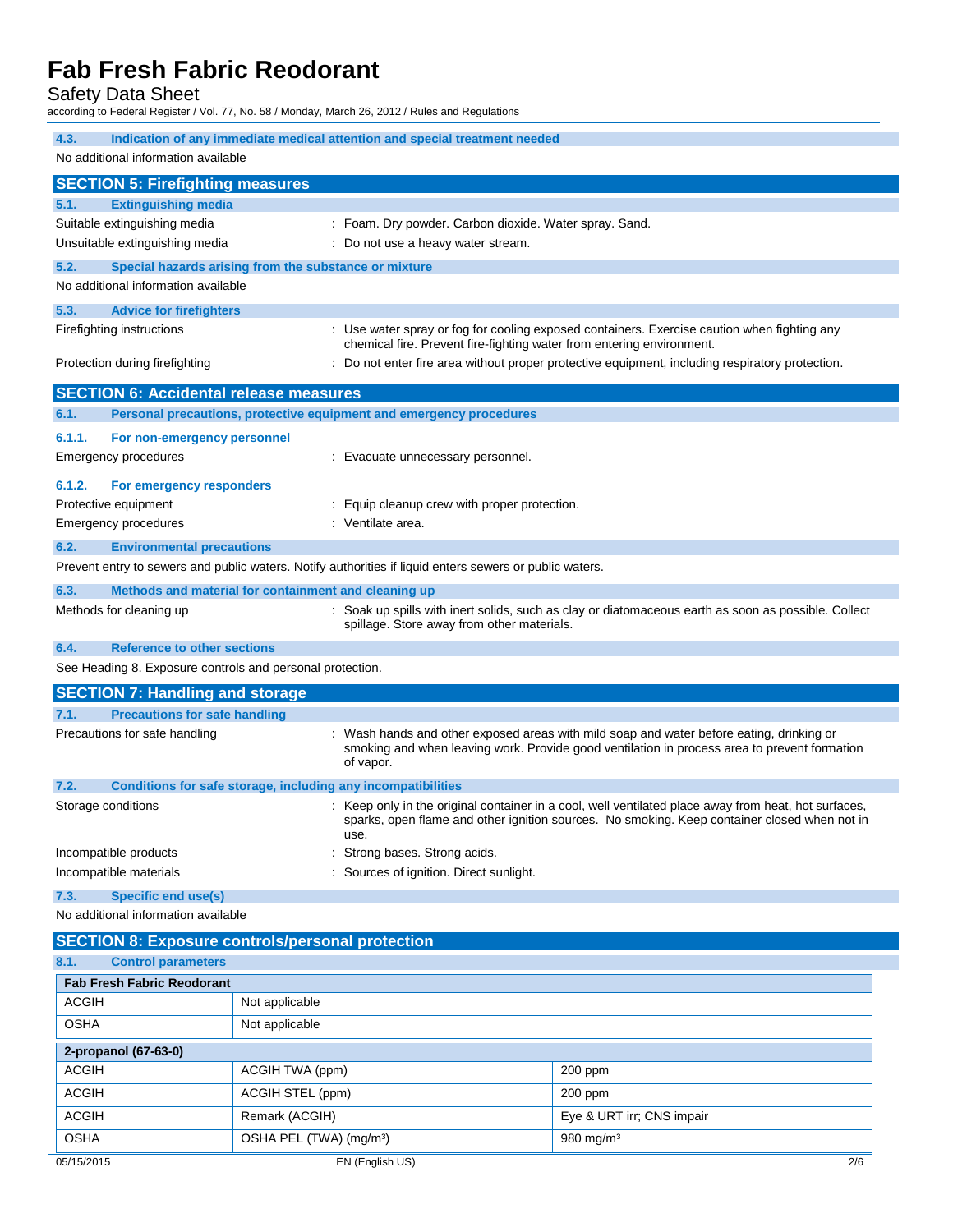Safety Data Sheet

according to Federal Register / Vol. 77, No. 58 / Monday, March 26, 2012 / Rules and Regulations

| 2-propanol (67-63-0)                               |                                                          |                                                                            |
|----------------------------------------------------|----------------------------------------------------------|----------------------------------------------------------------------------|
| <b>OSHA</b>                                        | OSHA PEL (TWA) (ppm)                                     | 400 ppm                                                                    |
|                                                    |                                                          |                                                                            |
| 8.2.<br><b>Exposure controls</b>                   |                                                          |                                                                            |
| Personal protective equipment                      | : Avoid all unnecessary exposure.                        |                                                                            |
|                                                    |                                                          |                                                                            |
| Hand protection                                    |                                                          | : Wear protective gloves/eye protection/face protection protective gloves. |
| Eye protection                                     | : Chemical goggles or safety glasses.                    |                                                                            |
| Respiratory protection                             | : Wear appropriate mask.                                 |                                                                            |
| Other information                                  | : Do not eat, drink or smoke during use.                 |                                                                            |
| <b>SECTION 9: Physical and chemical properties</b> |                                                          |                                                                            |
| 9.1.                                               | Information on basic physical and chemical properties    |                                                                            |
| Physical state                                     | : Liquid                                                 |                                                                            |
| Color                                              | : clear                                                  |                                                                            |
| Odor                                               | : Floral                                                 |                                                                            |
| Odor threshold                                     | : No data available                                      |                                                                            |
| рH                                                 | $: 6 - 6.8$                                              |                                                                            |
| Melting point                                      | : No data available                                      |                                                                            |
| Freezing point                                     | : No data available                                      |                                                                            |
| Boiling point                                      | 212 - 220 °F                                             |                                                                            |
| Flash point                                        | : $\geq 200$ °F                                          |                                                                            |
| Relative evaporation rate (butyl acetate=1)        | : No data available                                      |                                                                            |
| Flammability (solid, gas)                          | : No data available                                      |                                                                            |
| <b>Explosion limits</b>                            | : No data available                                      |                                                                            |
| <b>Explosive properties</b>                        | No data available                                        |                                                                            |
| Oxidizing properties                               | No data available                                        |                                                                            |
| Vapor pressure                                     | No data available                                        |                                                                            |
| Relative density                                   | 1.002                                                    |                                                                            |
| Relative vapor density at 20 °C                    | Same as water                                            |                                                                            |
| Solubility                                         | Soluble in water.<br>$\bullet$ 1 $\bullet$ 1 $\bullet$ 1 | Water: Solubility in water of component(s) of the mixture :                |
| Log Pow                                            | No data available                                        |                                                                            |
| Log Kow                                            | No data available                                        |                                                                            |
| Auto-ignition temperature                          | : No data available                                      |                                                                            |
| Decomposition temperature                          | : No data available                                      |                                                                            |
| Viscosity                                          | No data available                                        |                                                                            |
| Viscosity, kinematic                               | : No data available                                      |                                                                            |
| Viscosity, dynamic                                 | : No data available                                      |                                                                            |
| Other information<br>$\mathbf{a}$                  |                                                          |                                                                            |

#### **9.2. Other information** No additional information available

**SECTION 10: Stability and reactivity 10.1. Reactivity** No additional information available **10.2. Chemical stability** Stable under normal conditions. Not established. **10.3. Possibility of hazardous reactions** Not established. **10.4. Conditions to avoid** Direct sunlight. Extremely high or low temperatures.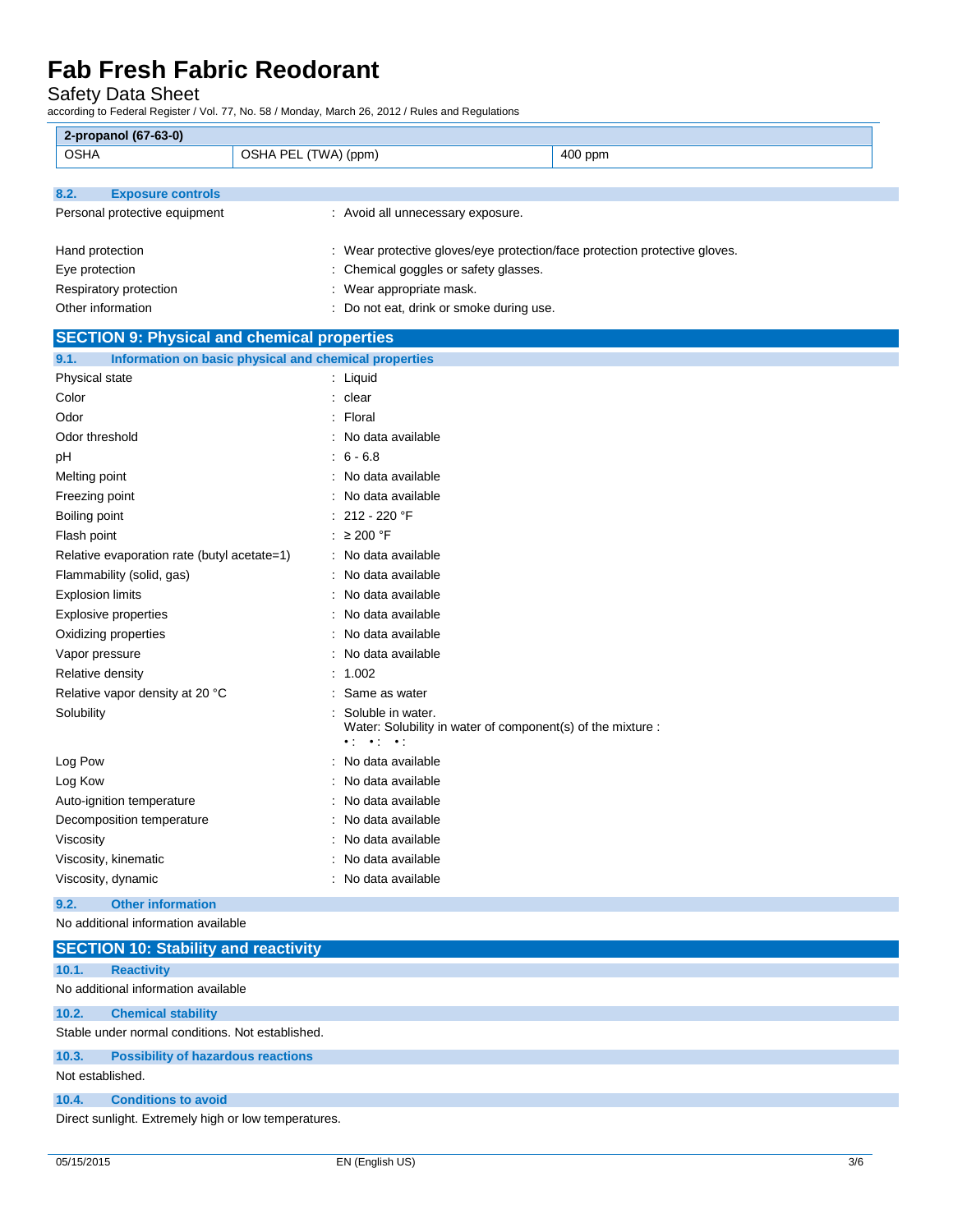Acute toxicity in the contract of the classified in the classified in the classified in the classified in the classified in the classified in the classified in the contract of the contract of the contract of the contract o

**SECTION 12: Ecological information**

Safety Data Sheet

according to Federal Register / Vol. 77, No. 58 / Monday, March 26, 2012 / Rules and Regulations

| 10.5.<br>Incompatible materials                  |  |
|--------------------------------------------------|--|
| Strong acids. Strong bases.                      |  |
|                                                  |  |
| <b>Hazardous decomposition products</b><br>10.6. |  |
| Fume, Carbon monoxide, Carbon dioxide,           |  |
| <b>SECTION 11: Toxicological information</b>     |  |
| Information on toxicological effects<br>11.1.    |  |

| 2-propanol (67-63-0)                                   |                                                                                                    |
|--------------------------------------------------------|----------------------------------------------------------------------------------------------------|
| LD50 oral rat                                          | 5045 mg/kg (Rat; OECD 401: Acute Oral Toxicity; Experimental value; 5840 mg/kg<br>bodyweight; Rat) |
| LD50 dermal rabbit                                     | 12870 mg/kg (Rabbit; Experimental value; Equivalent or similar to OECD 402; 16.4; Rabbit)          |
| LC50 inhalation rat (mg/l)                             | 73 mg/l/4h (Rat)                                                                                   |
| ATE US (oral)                                          | 5045.000 mg/kg body weight                                                                         |
| ATE US (dermal)                                        | 12870.000 mg/kg body weight                                                                        |
| ATE US (vapors)                                        | 73.000 mg/l/4h                                                                                     |
| ATE US (dust, mist)                                    | 73.000 mg/l/4h                                                                                     |
| Skin corrosion/irritation                              | Not classified                                                                                     |
|                                                        | pH: 6 - 6.8                                                                                        |
| Serious eye damage/irritation                          | Not classified                                                                                     |
|                                                        | pH: 6 - 6.8                                                                                        |
| Respiratory or skin sensitization                      | Not classified                                                                                     |
| Germ cell mutagenicity                                 | Not classified                                                                                     |
| Carcinogenicity                                        | Not classified                                                                                     |
| 2-propanol (67-63-0)                                   |                                                                                                    |
| IARC group                                             | 3 - Not classifiable                                                                               |
| Reproductive toxicity                                  | : Not classified                                                                                   |
| Specific target organ toxicity (single exposure)       | : Not classified                                                                                   |
| Specific target organ toxicity (repeated<br>exposure)  | : Not classified                                                                                   |
| Aspiration hazard                                      | : Not classified                                                                                   |
| Potential Adverse human health effects and<br>symptoms | : Based on available data, the classification criteria are not met.                                |

| 12.1.<br><b>Toxicity</b>                                              |                                                                                                                                                                           |  |
|-----------------------------------------------------------------------|---------------------------------------------------------------------------------------------------------------------------------------------------------------------------|--|
| 2-propanol (67-63-0)                                                  |                                                                                                                                                                           |  |
| LC50 fish 1                                                           | 4200 mg/l (96 h; Rasbora heteromorpha; Flow-through system)                                                                                                               |  |
| EC50 Daphnia 1                                                        | 10000 mg/l (48 h; Daphnia magna)                                                                                                                                          |  |
| LC50 fish 2                                                           | 9640 mg/l (96 h; Pimephales promelas; Lethal)                                                                                                                             |  |
| EC50 Daphnia 2                                                        | 13299 mg/l (48 h; Daphnia magna)                                                                                                                                          |  |
| Threshold limit algae 1                                               | > 1000 mg/l (72 h; Scenedesmus subspicatus; Growth rate)                                                                                                                  |  |
| Threshold limit algae 2                                               | 1800 mg/l (72 h; Algae; Cell numbers)                                                                                                                                     |  |
| <b>Persistence and degradability</b><br>12.2.                         |                                                                                                                                                                           |  |
| <b>Fab Fresh Fabric Reodorant</b>                                     |                                                                                                                                                                           |  |
| Persistence and degradability                                         | Not established.                                                                                                                                                          |  |
| 2-propanol (67-63-0)                                                  |                                                                                                                                                                           |  |
| Persistence and degradability                                         | Readily biodegradable in water. Biodegradable in the soil. Biodegradable in the soil under<br>anaerobic conditions. No (test)data on mobility of the substance available. |  |
| Biochemical oxygen demand (BOD)<br>1.19 g O <sub>2</sub> /g substance |                                                                                                                                                                           |  |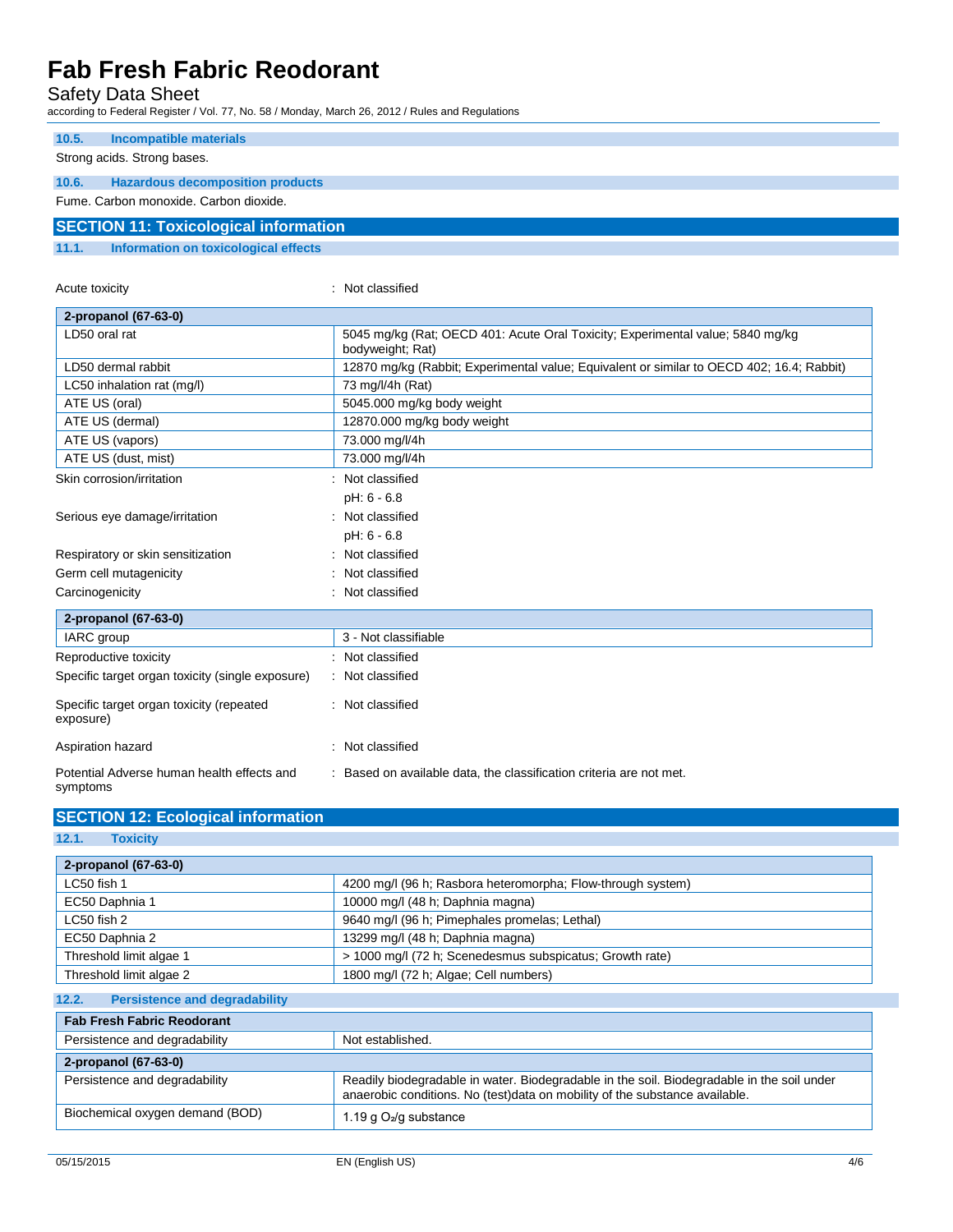### Safety Data Sheet

according to Federal Register / Vol. 77, No. 58 / Monday, March 26, 2012 / Rules and Regulations

| 2-propanol (67-63-0)                                                                                                                          |                                                                           |
|-----------------------------------------------------------------------------------------------------------------------------------------------|---------------------------------------------------------------------------|
| Chemical oxygen demand (COD)                                                                                                                  | 2.23 g O <sub>2</sub> /g substance                                        |
| ThOD                                                                                                                                          | 2.40 g O <sub>2</sub> /g substance                                        |
| BOD (% of ThOD)                                                                                                                               | 0.49 % ThOD                                                               |
| 12.3.<br><b>Bioaccumulative potential</b>                                                                                                     |                                                                           |
| <b>Fab Fresh Fabric Reodorant</b>                                                                                                             |                                                                           |
| Bioaccumulative potential                                                                                                                     | Not established.                                                          |
| 2-propanol (67-63-0)                                                                                                                          |                                                                           |
| Log Pow                                                                                                                                       | 0.05 (Experimental value)                                                 |
| Bioaccumulative potential                                                                                                                     | Low potential for bioaccumulation (Log Kow $<$ 4).                        |
| 12.4.<br><b>Mobility in soil</b>                                                                                                              |                                                                           |
| 2-propanol (67-63-0)                                                                                                                          |                                                                           |
| Surface tension                                                                                                                               | 0.021 N/m (25 °C)                                                         |
| 12.5.<br><b>Other adverse effects</b>                                                                                                         |                                                                           |
| Effect on the global warming                                                                                                                  | : No known ecological damage caused by this product.                      |
| Other information                                                                                                                             | : Avoid release to the environment.                                       |
| <b>SECTION 13: Disposal considerations</b>                                                                                                    |                                                                           |
| 13.1.<br><b>Waste treatment methods</b>                                                                                                       |                                                                           |
| Waste disposal recommendations                                                                                                                | : Dispose in a safe manner in accordance with local/national regulations. |
| Ecology - waste materials                                                                                                                     | : Avoid release to the environment.                                       |
| <b>SECTION 14: Transport information</b>                                                                                                      |                                                                           |
| <b>Department of Transportation (DOT)</b>                                                                                                     |                                                                           |
| In accordance with DOT                                                                                                                        |                                                                           |
| Not regulated for transport                                                                                                                   |                                                                           |
| <b>Additional information</b>                                                                                                                 |                                                                           |
| Other information                                                                                                                             | : No supplementary information available.                                 |
|                                                                                                                                               |                                                                           |
| <b>ADR</b>                                                                                                                                    |                                                                           |
| No additional information available                                                                                                           |                                                                           |
| <b>Transport by sea</b>                                                                                                                       |                                                                           |
| No additional information available                                                                                                           |                                                                           |
| Air transport                                                                                                                                 |                                                                           |
| No additional information available                                                                                                           |                                                                           |
| <b>SECTION 15: Regulatory information</b>                                                                                                     |                                                                           |
| 15.1. US Federal regulations                                                                                                                  |                                                                           |
| 2-propanol (67-63-0)<br>Listed on the United States TSCA (Toxic Substances Control Act) inventory<br>Listed on United States SARA Section 313 |                                                                           |
| 15.2. International regulations                                                                                                               |                                                                           |
| <b>CANADA</b><br>No additional information available                                                                                          |                                                                           |
| <b>EU-Regulations</b><br>No additional information available                                                                                  |                                                                           |
| Classification according to Regulation (EC) No. 1272/2008 [CLP]<br>No additional information available                                        |                                                                           |